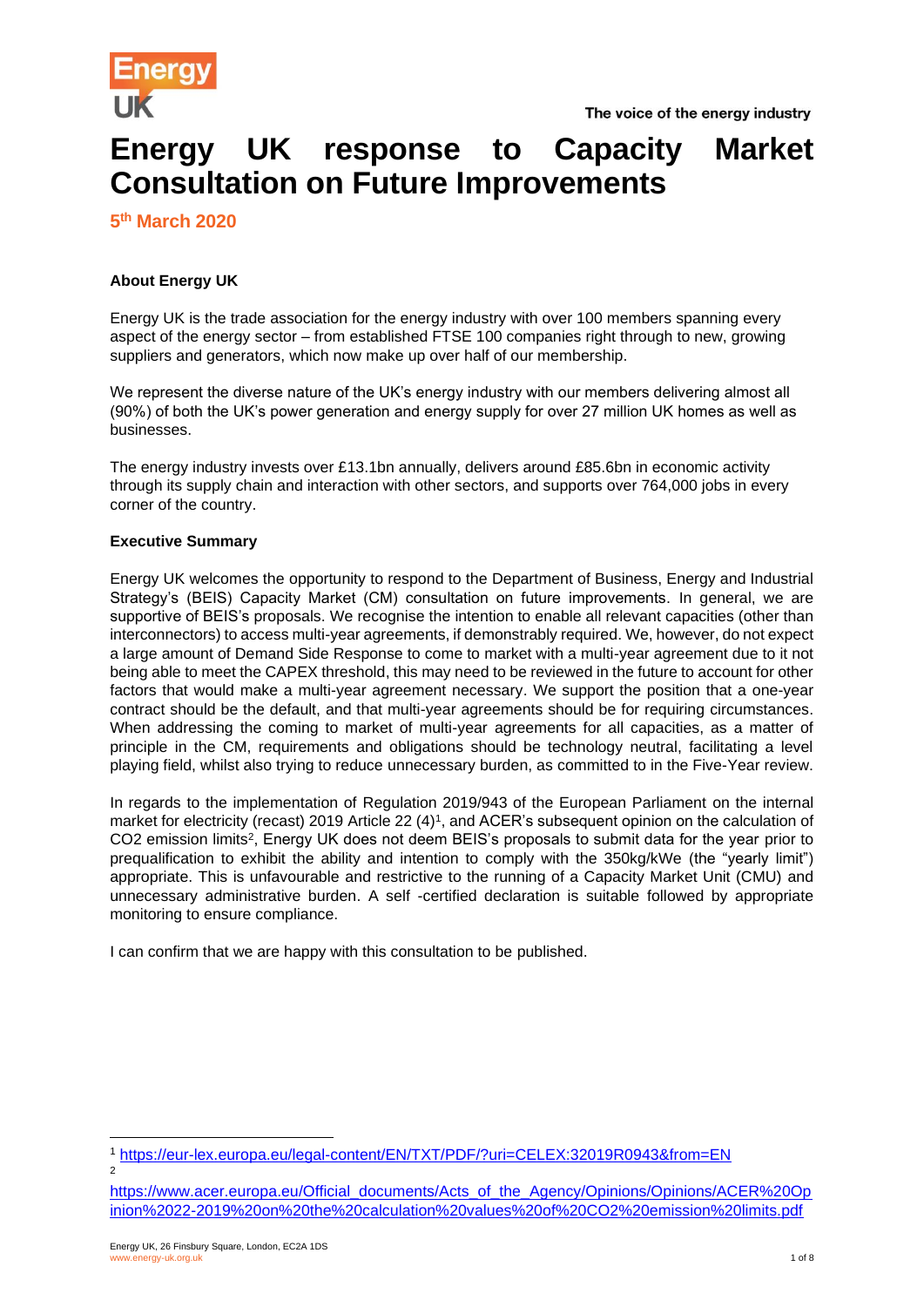#### **1. We would welcome your views on the impacts that access to multi-year agreements might have on Unproven DSR participation in the capacity auctions, including on levels of participation and bidding behaviour.**

Energy UK agrees with the principle that the CM must be technology neutral, and should be a level playing field. In the context of this consultation, we agree that all capacities (other than interconnectors $^3\!)$ should be able to access multi-year agreements, so long as the relevant CAPEX thresholds are met.

Interconnectors are an important asset to resource adequacy, and should be able to access appropriate revenues to recognise this and this should be addressed through the methodologies and common rules for cross-border participation in capacity mechanisms, recently published for consultation by ENTSO-E<sup>4</sup> . This being said, interconnectors should not be able to access multiyear agreements as this would implicitly act to delay the movement to direct foreign participation until these agreements come to a close, and the current model is merely interim. Cross-border participation in capacity mechanisms should be implemented as soon as practically possible.

In our experience, the overly burdensome process of achieving prequalification in the CM has acted as a deterrent in the past to the customer of DSR providers. This could be significantly reduced if multiyear agreements were accessible, and prequalification was less frequent. However, the obligation of being tied into agreements longer than one year may also act to disincentivise participation. Therefore, we believe that there will be relevant DSR Capacity Market Units bidding for both multi-year, and single year agreements depending on suitability. It could then be assumed that this would incentivise a greater proportion of DSR to participate in the CM.

It is Energy UK's view that there will be limited uptake of multi-year contracts from DSR CMUs. This is largely due to the CAPEX threshold required, and DSR not being able to meet this except in very particular scenarios. DSR is fundamentally a low CAPEX intense capacity, and therefore, some DSR providers would see value in the criteria to assess multi-year eligibility to be addressed. We would expect UK Government to review the appropriateness of this, to understand whether DSR is being appropriately rewarded.

It is difficult to predict the bidding behaviour of DSR of these changes were to be brought forward, as it will be entirely dependent on individual Capacity Market Units (CMU) and their cost for coming to market. The CM in its design encourages CMU's to be as competitive as possible in relation to the assumed marginal CMU. Therefore, if a DSR unit was able to meet the relevant criteria to access a multi-year agreement, it could be assumed that it would put forward a lower bid than if it were to access a single year contract. If the CAPEX, however, were to meet the threshold for a relevant multi-year agreement, then this in itself would require a higher clearing price in order to generate the required return

#### **2. Is the proposed application of the CAPEX thresholds for Unproven DSR fit for purpose? In particular: (i) the definition of CAPEX for Unproven DSR (ii) the application of thresholds at CMU level (iii) the 77-month cut-off date. Should we reduce the cut-off date for DSR seeking to access multi-year agreements?**

We support the continued implementation of the CAPEX threshold to determine accessibility to multiyear agreements, however, as it is UK Government's intention to allow DSR to access multi-year agreements (where appropriate) we do not foresee this criterion bringing multi-year DSR agreements forward. Multi-year agreements should only be awarded in necessary circumstances, and by design, the CM should maintain a principle of one-year agreements being the default awarded. Single year contracts ensure that the CM delivery year in question remains market reflective in cost, acting in the interest of the consumer. This also ensures that the CM remains open to new capacity entering the CM, and ensures continued liquidity.

The additional reference for the definition of what should be included in the CAPEX threshold is concerning as it is a deviation away from industry practices which have been developed and are suitable for this purpose. It is unclear from the consultation whether this definition would refer to all capacities,

<sup>&</sup>lt;sup>3</sup> Interconnectors being able to access multi-year agreements would act to delay the proposed direct participation of foreign capacity in the CM.

<sup>4</sup> <https://consultations.entsoe.eu/markets/proposal-for-cross-border-participation-in-capacit/>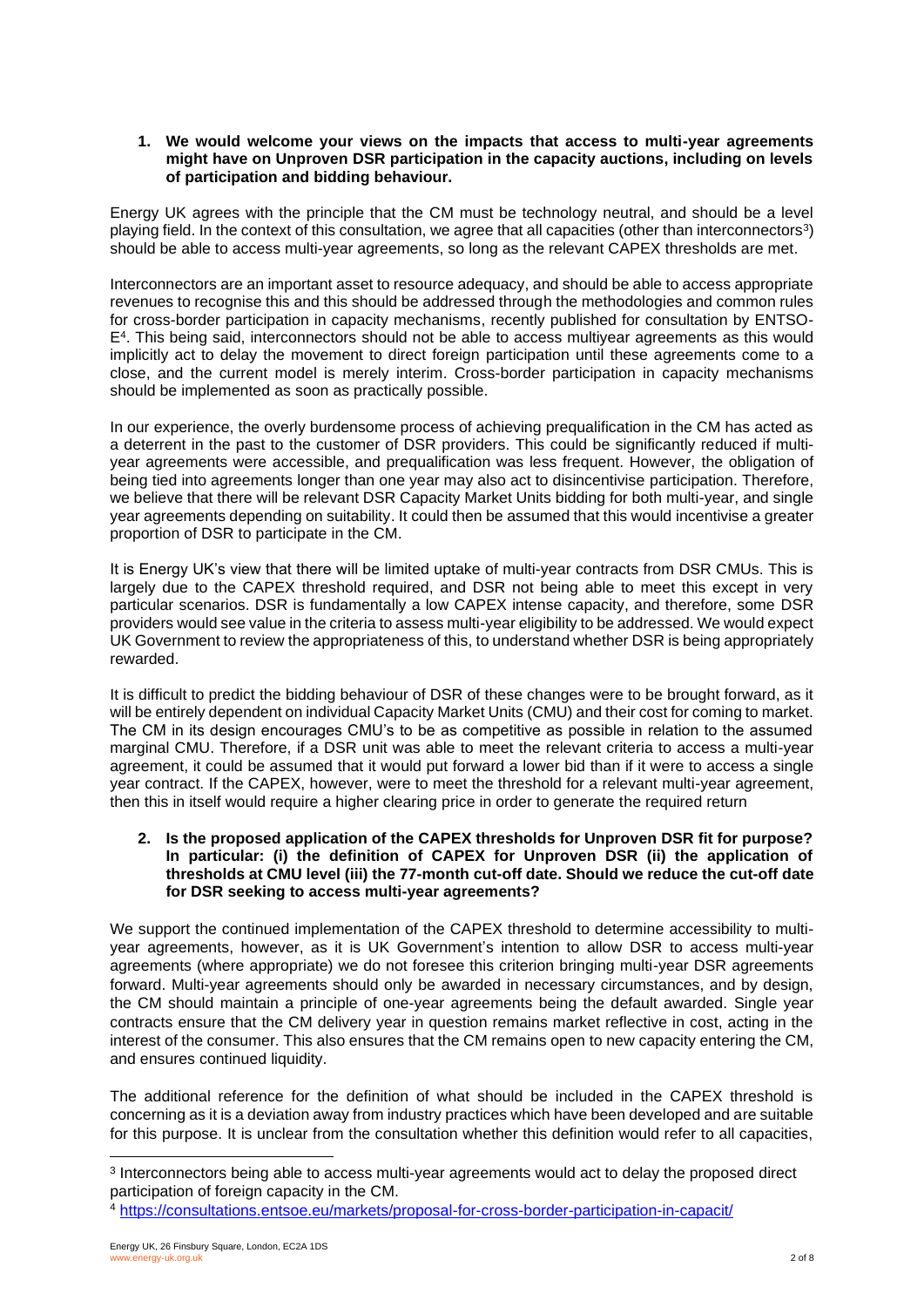of just unproven DSR, and we would welcome clarification. Although we acknowledge the intention for clarity or what should be assessed as CAPEX, the addition of *"CAPEX of Property, Plant and Equipment which has the primary purpose of delivering capacity"* creates some ambiguity. For example, this would raise concerns that it would not account for high-cost activities for commissioning generation, such as, testing, connection design and agreement, and permitting, which would otherwise be captured by International Accounting Standard 16 (IAS16). We recognise the urgent need for guidance to be produced with appropriate engagement and consultation with stakeholders, clarifying what should be included in the CAPEX of a project.

In order to maintain a level playing field in the CM, we believe that it would be appropriate to assess CAPEX on a CMU level rather than component level, in line with generation. This would maintain simplicity, as the calculation for the CMU's £/kW would be maintained, however, we agree that for verification that DSR CAPEX should be componentised.

Similar to how the Rules were implemented at the CM's conception, where generation could meet the CAPEX threshold up to 77 months in the past, we would deem it appropriate for this to be maintained in line with the thinking in 2014. However, there may be value in enabling a CMU to participate in a later auction if it were to be unsuccessful (i.e. the following T-4 auction), and it had been unable to complete commissioning due to this. A unit's success would still be reliant on being competitive in the pay-asclear CM auction format.

#### **3. Do the proposed additional checks at prequalification provide sufficient certainty that the CAPEX thresholds will be met by Unproven DSR? If not, what additional requirements should be applied at prequalification?**

We believe that the additional checks should replicate the requirements placed on generation as much as possible, and the proposed additional checks would be appropriate.

**4. Is the proposed increase in credit cover for Unproven DSR bidding for a multi-year agreement suitable for ensuring that these CMUs will be committed to delivering their capacity, and will it prevent Unproven DSR from speculatively bidding for multi-year agreements? Is there a need to consider, in addition to increased credit cover for Unproven DSR bidding for a multi-year agreement, draw down of credit cover for Unproven DSR that has its agreement length reduced?**

The increase of Credit Cover for Unproven DSR from £5,000/MW to £10,000/MW for those seeking to obtain a multi-year agreement is consistent with what is required of generation CMU's and therefore, Energy UK supports this approach. We recognise the need to deter speculative bidding and this has proven to be appropriate in the past, however, there is also the need for a strong penalty regime and termination fees in order to disincentivise speculative bidding. It should be recognised that this may act to disincentivise smaller market participants to bid into the CM for multi-year agreements.

#### **5. Should the Extended Years Criteria be applied to DSR? If so, how could it be applied to turndown DSR?**

It is our understanding that DSR efficiencies do not reduce overtime similar to generation. Extended Years criteria should also be applied to DSR. For both generating and DSR CMUs, the risk of penalties and termination fees should ensure that the CMU provides the capacity required and can leverage secondary trading (and DSR can also use component reallocation) to ensure that its Capacity Obligation is met.

**6. Are the proposed arrangements for a partial release of credit cover suitable for incentivising Unproven DSR with a multi-year agreement to make early progress towards delivery? Is there anything we could change to improve the incentive? Do you agree that Unproven DSR with multi-year agreements shouldn't have to provide progress reports, as is required of generation?**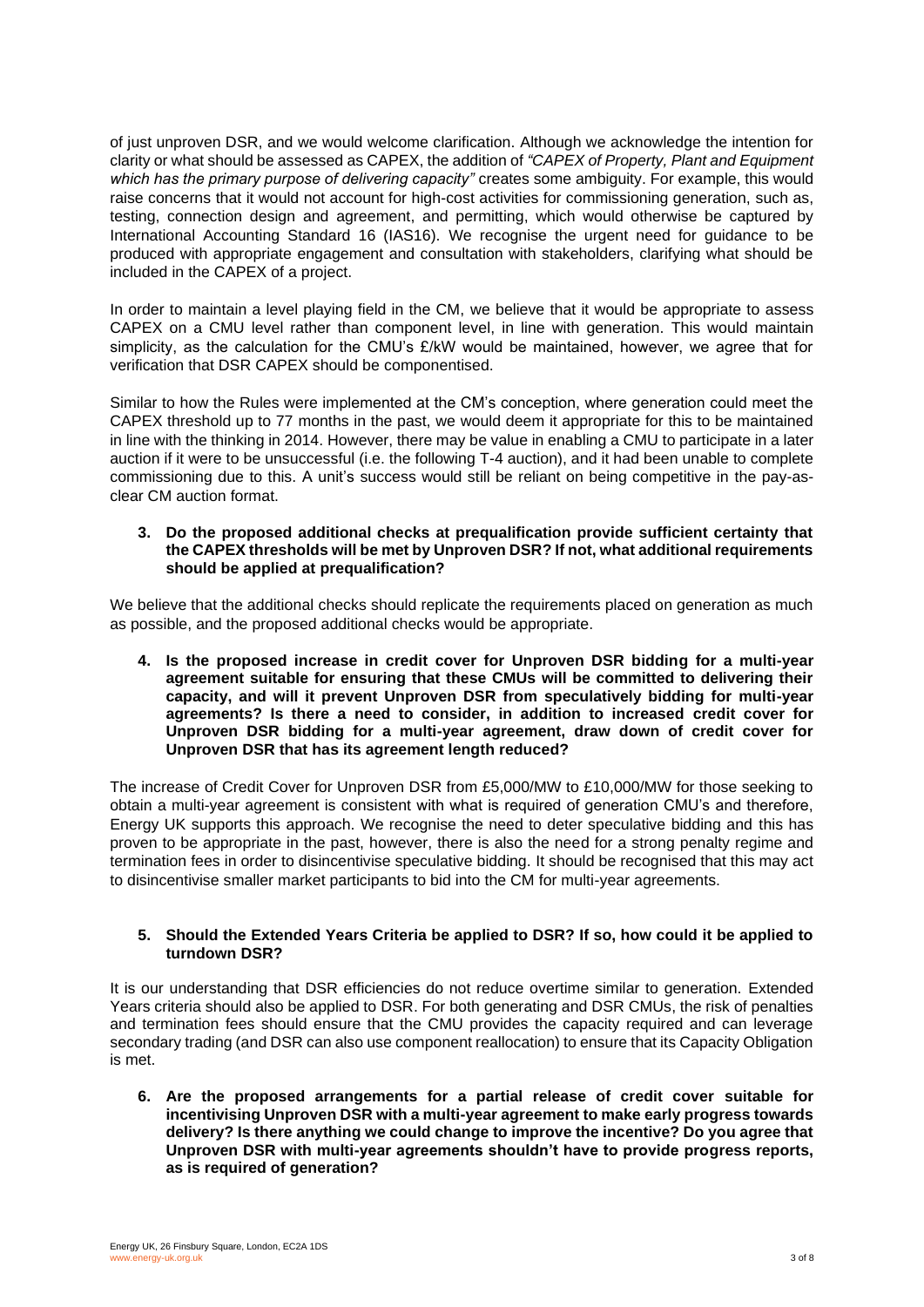We see no reason for credit cover to be maintained at full, and support the partial credit cover release milestone, so long as relevant information can be provided, and verified, satisfying commitment to deliver capacity in the relevant delivery years. It is crucial that the termination and penalty regime is appropriately strong in order to disincentivise failure to deliver capacity.

There is some question surrounding the necessity for and Independent Technical Expert as being the most appropriate method for verifying information and declarations. For many smaller CMU's, employing an Independent technical Expert (ITE) is a highly costly exercise, and also, experiences of Capacity Providers have varied of its usefulness. Progress reports in general for all CMU's seem unnecessary. Draft Rules were published shortly before pre-qualification in 2019 that removed the requirement to submit 6 monthly progress reports from an ITE. It is disappointing that these changes were not captured in the final set of Rules. The requirement to submit these 6 monthly ITE reports could be removed for 2020 pre-qualification.

#### **7. Is the proposed application of the Long-Stop Date to Unproven DSR CMUs with a multiyear agreement suitable? Are there any risks or unintended consequences that we should be aware of?**

We believe that in order to not unfairly disadvantage DSR accessing multi-year agreements, that a Long-Stop date should be applied. Equal CAPEX thresholds would apply to both Generation and DSR, and therefore, this would seem sensible to offer the same framework.

**8. Is the proposed application of the Evidence of Total Project Spend milestone to Unproven DSR CMUs with multi-year agreements suitable, in particular the requirement to componentise costs? Are there any risks or unintended consequences due to the Evidence of Total Project Spend occurring after the start of the delivery year and DSR CMUs being able to reallocate components?**

We believe that the verification of Total Project Spend should be maintained from generation CMU's, to ensure that it does not unfairly benefit one type of capacity to another. Due to the complex make-up of DSR we recognise the requirement to declare to component level, however, it seems unnecessary to declare cost down to this level, this would create unnecessary administrative burden. Existing accounting validation seems appropriate to give reassurance of compliance.

**9. Do you agree that Unproven DSR with multi-year agreements should not be able to increase their capacity obligation after the DSR Test, or be subject to a Minimum Completion Requirement? Please provide reasons. Are there any unintended consequences that may arise from this proposal?**

Energy UK supports the proposal that DSR is not allowed to increase its capacity obligation after the DSR test, or be subject to a minimum completion requirement.

#### **10. Will the proposed amendment suitably clarify our policy intent and address the issue of standalone storage units being entered into the CM as DSR CMUs?**

We recognise the policy intent to prevent standalone storage from participating in the CM as Unproven DSR, and we do not see any issues with the proposals to amend.

**11. Are there any unintended consequences that may arise as a result of applying storage de-rating factors and requiring extended performance testing for DSR CMUs with multiyear agreements that contains behind-the-meter storage components? Is our proposal to check whether these CMUs contain a storage component through a declaration at prequalification suitable?**

Although we recognise the security of supply concern that government has in regards to behind-themeter storage coming to market as unproven DSR, the impact of de-rating all unproven DSR with a storage component with storage de-rating could have the unintended consequence of disincentivising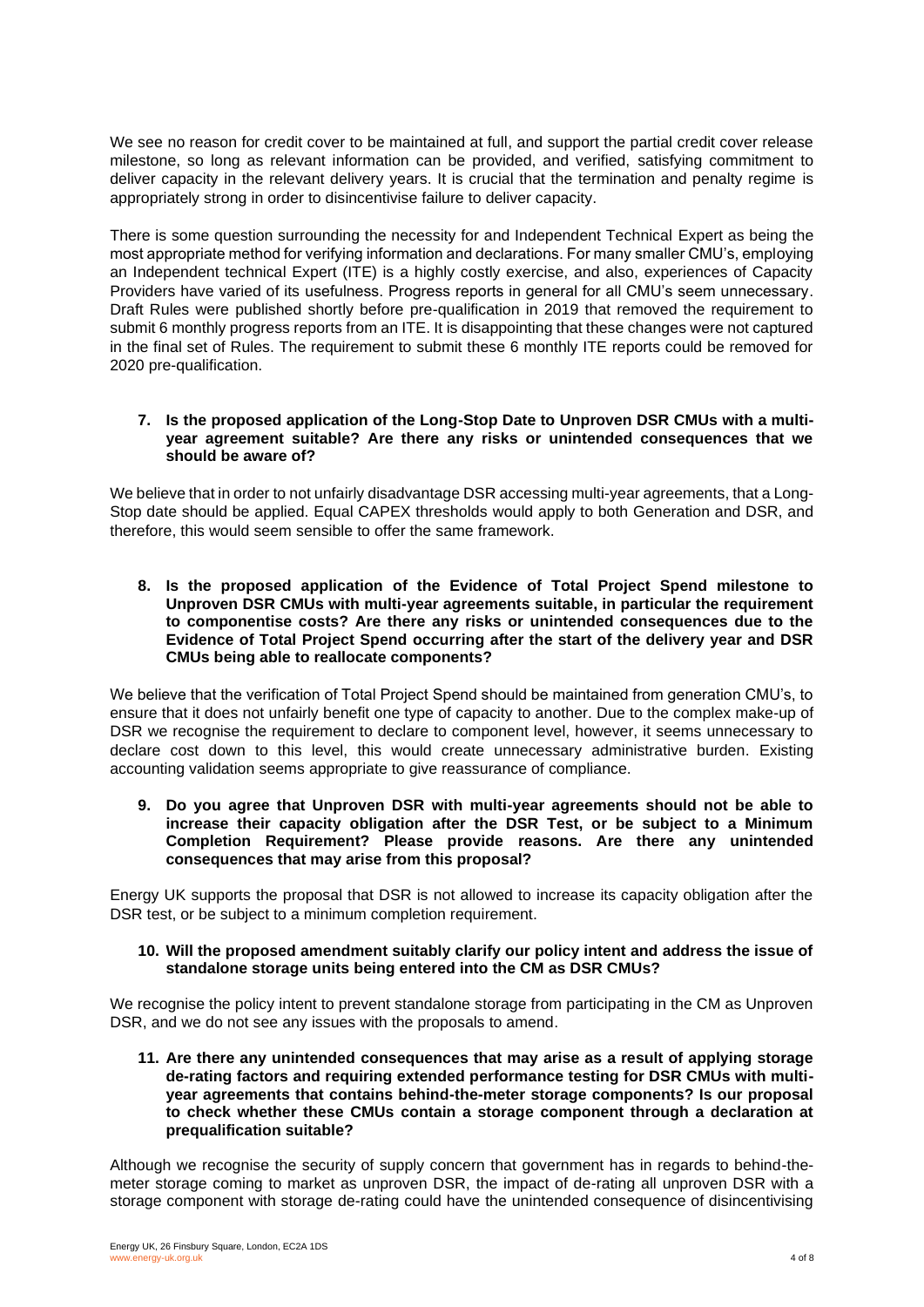storage, that helps to reduce electricity system demand from energy users. To incentivise participation of energy consumers in the CM to reduce their electricity demand, they must have the option of maintaining some electricity supply on site through auxiliary back up power and not the electricity system. Energy UK would welcome consideration of this whilst implementing the necessary changes to prevent standalone storage from accessing the CM as DSR.

#### **12. Is the proposal to restrict each DSR component to being used only once to meet Evidence of Total Project Spend requirements sufficient to prevent gaming through component reallocation? Do we need consider preventing DSR with multi-year agreements from reallocating components until the cut-off date has passed?**

We agree that a DSR component should only be used once to meet the Evidence for Total Project Spend, and that the onus of compliance with this should be placed on the Capacity Provider. Although it would seem astute to collect all serial numbers and identification numbers of all components, this would be hugely burdensome on DSR providers, and seemingly unnecessary.

Additional restrictions on component reallocation seem unnecessary in the context of multi-year agreements, so long as the cost can only be attributed to the CAPEX once. Any additional restrictions could act to impede the ability to replace failed components. Rules should be put in place to prevent CMU components being re-located and accounted for again in the Total Project Spend, whilst maintaining the ability to replace failed components.

#### **13. If we allow DSR with multi-year agreements to reallocate components, is the proposal for an annual repeat of the DSR Test for CMUs that have reallocated components (in line with current arrangements for DSR) suitable and are there any unintended consequences that may arise?**

Energy UK is unaware of any unintended consequences from maintaining the current arrangement for annual repeats of the DSR test for CMUs that have reallocated components.

#### **14. Are there any unintended consequences which may arise from preventing Unproven DSR CMUs with a multi-year agreement from secondary trading until after completing the DSR Test?**

From current understanding, we are not aware of any unintended consequences of not allowing Unproven DSR to participate in secondary trading without completing a DSR test. Energy UK supports this principle.

#### **15. Are further legislative changes required to enable DSR to access longer-term agreements, which have not been identified in Section 2.1 of this consultation? Please provide details.**

In the context of this consultation, and with the proposed continuation of the CAPEX threshold, Energy UK does not deem any changes necessary. However, it would be prudent of UK Government to maintain under review how to best reward DSR capacity providers, and how multi-year agreements should be deemed necessary.

#### **16. How much participation of CMUs sized 1-2MW do you expect there will be in future capacity auctions and what impact might this have on auction liquidity and price?**

As a matter of principle, Energy UK supports the reduction of the CMU floor from 2MW to 1MW, and this should increase participation in the CM. It is difficult to predict the appetite of those units to participate in the CM, however, by opening up the market to more participants, this will ensure that the CM maintains security of supply at the lowest cost to consumers, a product of greater liquidity and competition in the market. It will also allow those larger units that currently require aggregation to participate directly in the market, if the commerciality of such a move makes sense.

We support the commitment to maintain the review of the CMU capacity floor.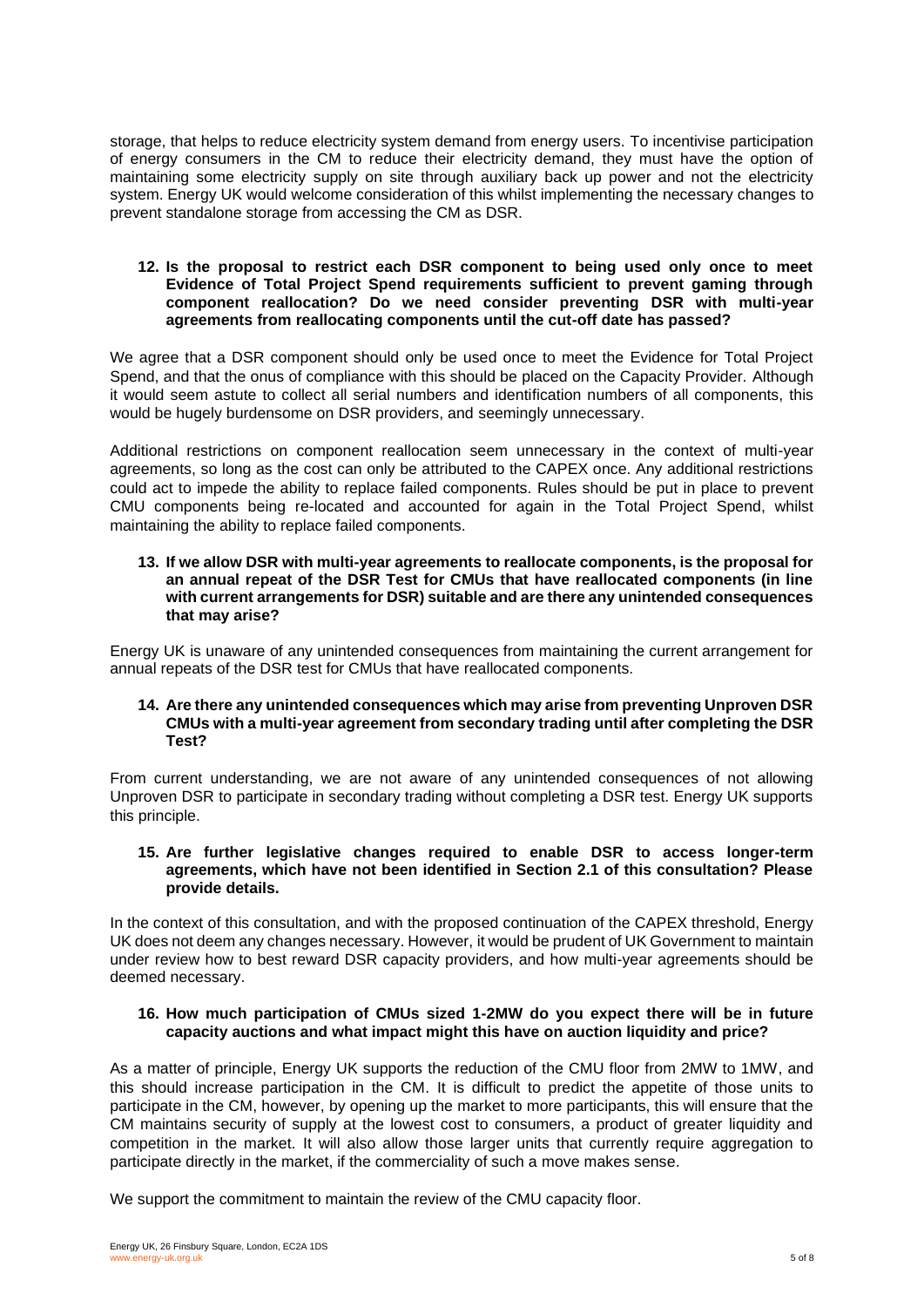#### **17. Are there any unintended consequences which may arise from formalising the 50% setaside commitment and the 95% confidence interval methodology in legislation?**

We have long supported the commitment by UK Government to auction at least 50% of the set-aside target capacity for the T-1 auctions. This is a key enabler for many technologies, including DSR, which do not see value in multi-year agreements, and also, to allow certainty of availability closer to delivery year, and therefore reducing risk of penalty or termination fees.

Energy UK does note, however, errors in capacity tendered could results in over procurement from required. This formalistion of this commitment does require greater accuracy in capacity forecasting, to maintain confidence in the T-1 auctions.

#### **18. Are you aware of any new capacity types not currently participating in the CM which can effectively contribute to addressing the generation adequacy problem? If so, please provide details.**

We are not aware of any further, or emerging technologies that are currently not able to participate in the CM that could improve generation adequacy.

**19. Do you agree with the proposal to introduce a new duty on the Secretary of State to review annually whether there are any new capacity types, not currently participating in the CM, which can effectively contribute to addressing the generation adequacy problem? We would welcome your views on the scope and steps of the review itself.**

Energy UK supports the continuous review of technologies able to participate in the CM, to enable the immediate entrance into auctions of technologies that can evidence its ability to improve generation adequacy.

#### **20. Do you agree with the proposed reporting and verification mechanism, outlined in this section? Please set out your reasons.**

In terms of emissions declaration, and running profile if meeting the yearly emissions limit, Energy UK agrees that this is appropriate for the pre-qualification of a CMU.

We agree that all reporting should be independently verified. We would welcome, however, clarification surrounding the sub-1MW exemption threshold for not requiring its emissions to be verified by an independent verifier, and how these submissions would be verified to be accurate. Without an appropriate verification process, this could open the CM up to gaming to avoid the emissions verification burden. We do not disagree with the proposal to not require an ITE to verify the declarations, and welcome efforts to reduce unnecessary burden, we also welcome the ability to carry declarations over into consequent delivery years.

CMU's currently participating in the European Union Emissions Trading Scheme should be allowed to use its emission factor for CO2. This would create significant, unnecessary burden if not allowed. We encourage UK Government to include this, however, with the condition of *"if a participant of a recognised Emission Trading Scheme".*

#### **21. Do you have any views on the proposal that applicants in respect of Unproven DSR will be allowed to declare in their prequalification applications that they commit to recruiting only components that comply with the emissions limits, and to provide an updated declaration as part of the notifying DSR components milestone?**

Energy UK agrees with the logic of allowing Unproven DSR to update its Fossil Fuel Emissions Declaration as part of the Notifying DSR Components milestone. However, we believe that if the DSR CMU was to be found to be exceeding the emissions limit as outlined in the Clean Energy Package, then this should be subject to a robust penalty regime and termination penalty, if necessary, as would be applied to generation CMUs.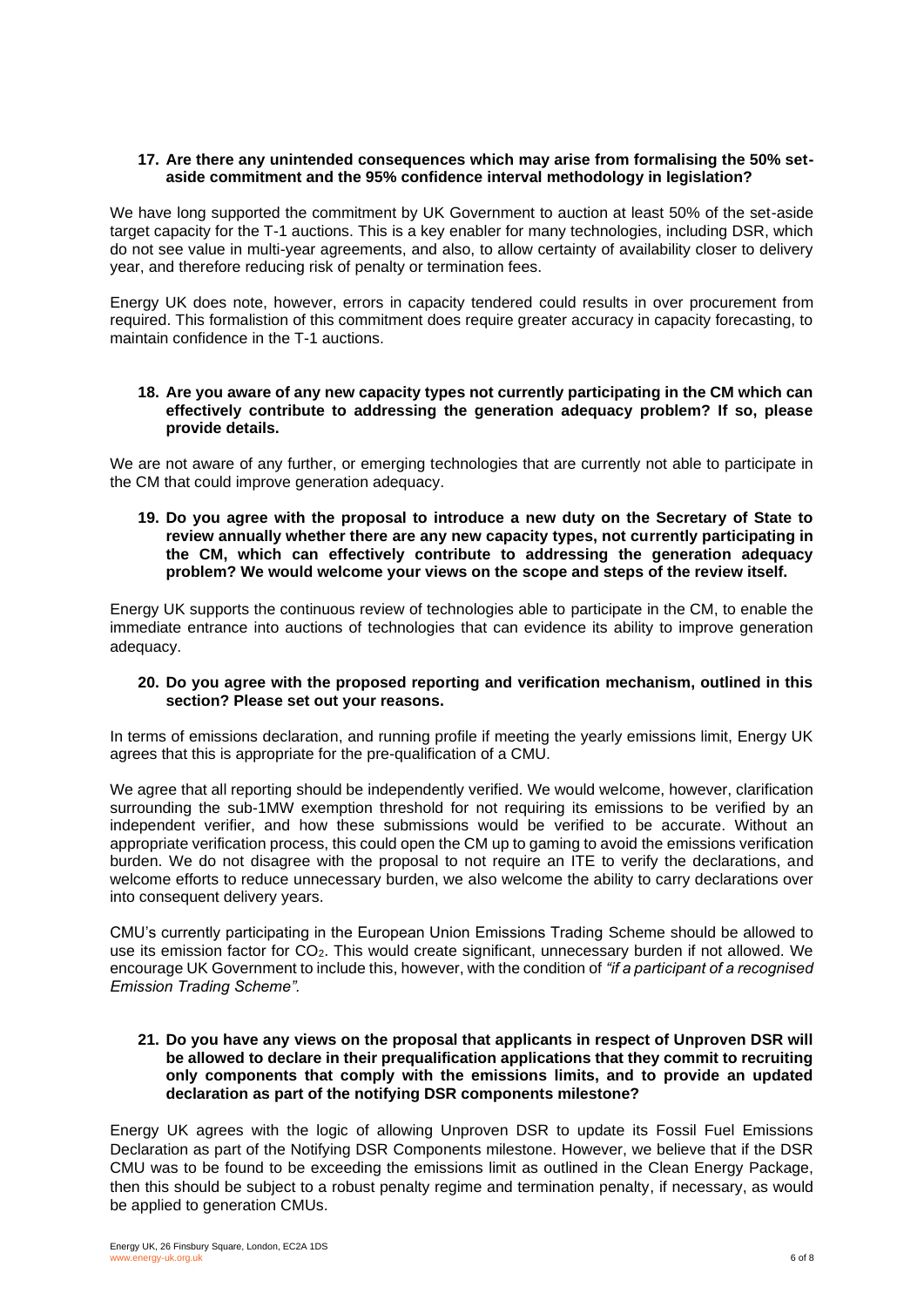#### **22. What are your views on the proposal in section 2.5.4 for requiring reporting for CMUs which seek to take advantage of the yearly limit?**

Although we acknowledge the principle behind requiring one year of emissions data to understand the commercial running of a higher emissions Unit, demonstrating the ability of a unit to restrict its running in order to meet the yearly limit in the year prior to prequalification for delivery in four years-time is unreasonable. The unit restricting would do so to the detriment of its market activity in speculation that a CM agreement may be secured. This could have unintended impacts on security of supply. We would deem that it is suitable for a declaration of self-certification of running profile to commensurate the requirement in the delivery year, followed by a monitoring regime to ensure compliance over the delivery year to be suitable. Any failure to adhere to this commitment should result in the repayment of CM payments. We do not deem penalties necessary in the situation of exceeding running limits, as the capacity need has been delivered in line with the aim of the CM.

It is our view that being required to provide independently verified data, ending before prequalification would be unfavourable for all parties. This proposal would create a surge in work for ITE's, and would result in applications being submitted shortly before the application deadline, in turn, creating more work for the Delivery Body. This could be greatly mitigated by accepting a declaration of self-certification of running profile to commensurate the requirement.

It is worth noting that Section 6b of the ACER Guidance on the calculation of the values of CO2 emission limits<sup>5</sup> sets out the equation to determine a limit on operational hours commensurate with the annual emission limit. Although this is provided in the context of operating a Strategic Reserve Mechanism the equation can be used generally and provides a method for determining the maximum plant operational hours consistent with the Regulation on the internal market for electricity (recast) 2019.

#### **23. What are your views on the proposal in section 2.5.6 for not establishing a monitoring regime as advised in the ACER opinion?**

Energy UK agrees with UK Governments reasoning that in line with ACER's guidance the required monitoring categories do not apply to the GB market. If the proposal is adopted to allow plant to prequalify based on a commitment to limit operational hours then *"c) Generation units that, based on the provisions of point (a) in Section 6 of this Opinion, have participated in a capacity mechanism (validation of the Specific Emissions)"* will need to be revisited. Energy UK's position is that a check on actual operation hours that are reports to Environmental Regulators or alternatively a restriction on operational hours could be enforced via Environmental Permits, but only for the years in which the plant was participating in the CM.

#### **24. What are your views on the proposal in section 2.5.7 for not applying the emissions limits to waste to energy plants?**

Energy UK supports the maintenance of the CM Rules as originally drafted, incentivising waste-toenergy, and not deeming it under the definition of fossil fuel.

#### **25. Do you have any further comments or any suggestions on how the proposed emissions limits reporting and verification mechanism could be improved?**

Energy UK does not have further comments or any suggestions on how the proposed emissions limits reporting and verification mechanism could be improved

5

[https://www.acer.europa.eu/Official\\_documents/Acts\\_of\\_the\\_Agency/Opinions/Opinions/ACER%20Op](https://www.acer.europa.eu/Official_documents/Acts_of_the_Agency/Opinions/Opinions/ACER%20Opinion%2022-2019%20on%20the%20calculation%20values%20of%20CO2%20emission%20limits.pdf) [inion%2022-2019%20on%20the%20calculation%20values%20of%20CO2%20emission%20limits.pdf](https://www.acer.europa.eu/Official_documents/Acts_of_the_Agency/Opinions/Opinions/ACER%20Opinion%2022-2019%20on%20the%20calculation%20values%20of%20CO2%20emission%20limits.pdf)